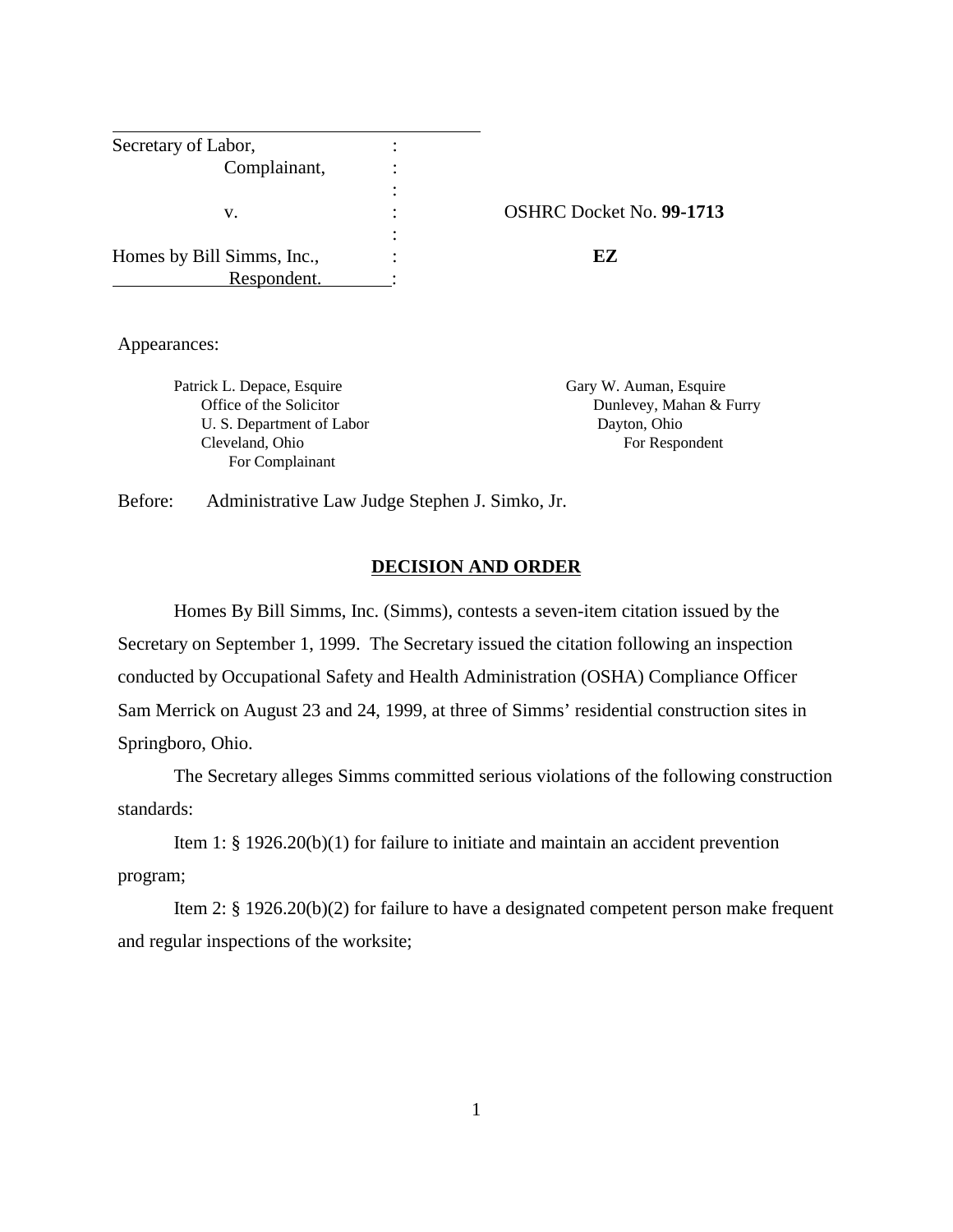Item 3:  $\S$  1926.451(a)(3) for failure to erect, dismantle, or alter scaffolds under the supervision of competent persons;

Item 4:  $\S$  1926.451(g)(1) for failure to ensure that employees on scaffolds more than 10 feet above a lower level were protected from falling;

Item 5: § 1926.454(a) for failure to train employees in scaffold hazards;

Item 6: § 1926.501(b)(13) for failure to protect employees engaged in residential construction from fall hazards; and

Item 7:  $\S$  1926.503(a)(2) for failure to ensure that each employee has been trained, as necessary, by a competent person.

The Review Commission designated this case as an E-Z Trial case. Simms stipulated to jurisdiction and coverage (Stipulations 1  $\&$  2). A hearing was held in this matter on January 14, 2000. Simms asserts that it lacked sufficient control over its subcontractors to be held liable under the multi-employer worksite doctrine. Simms also asserts that it lacked knowledge of the existence of any violations committed by its subcontractors' employees. The parties have filed post-hearing briefs. For the reasons set out below, items 1 through 7 are vacated.

#### Background

The parties agreed to eleven stipulations which establish the following (Stipulations 4 through 11):

Simms is a contractor in residential construction. Simms had contracted with several subcontractors to construct houses in the Stone Ridge subdivision in Springboro, Ohio. On August 22 and 23, 1999, OSHA Compliance Officer Sam Merrick inspected Simms' worksite in the Stone Ridge subdivision and observed the subcontractors' employees committing several violations of OSHA's construction standards. The subcontractors created all of the hazardous conditions observed by Merrick. The contracts between Simms and its subcontractors governing their work at the Stone Ridge subdivision do not assign responsibility for safety on the worksite.

At the hearing, more details emerged regarding Simms' business operations. Simms employed six people at the time of the inspection, four of them being family members. The president of the company is Bill Simms. One of his sons, Michael, is the vice-president and his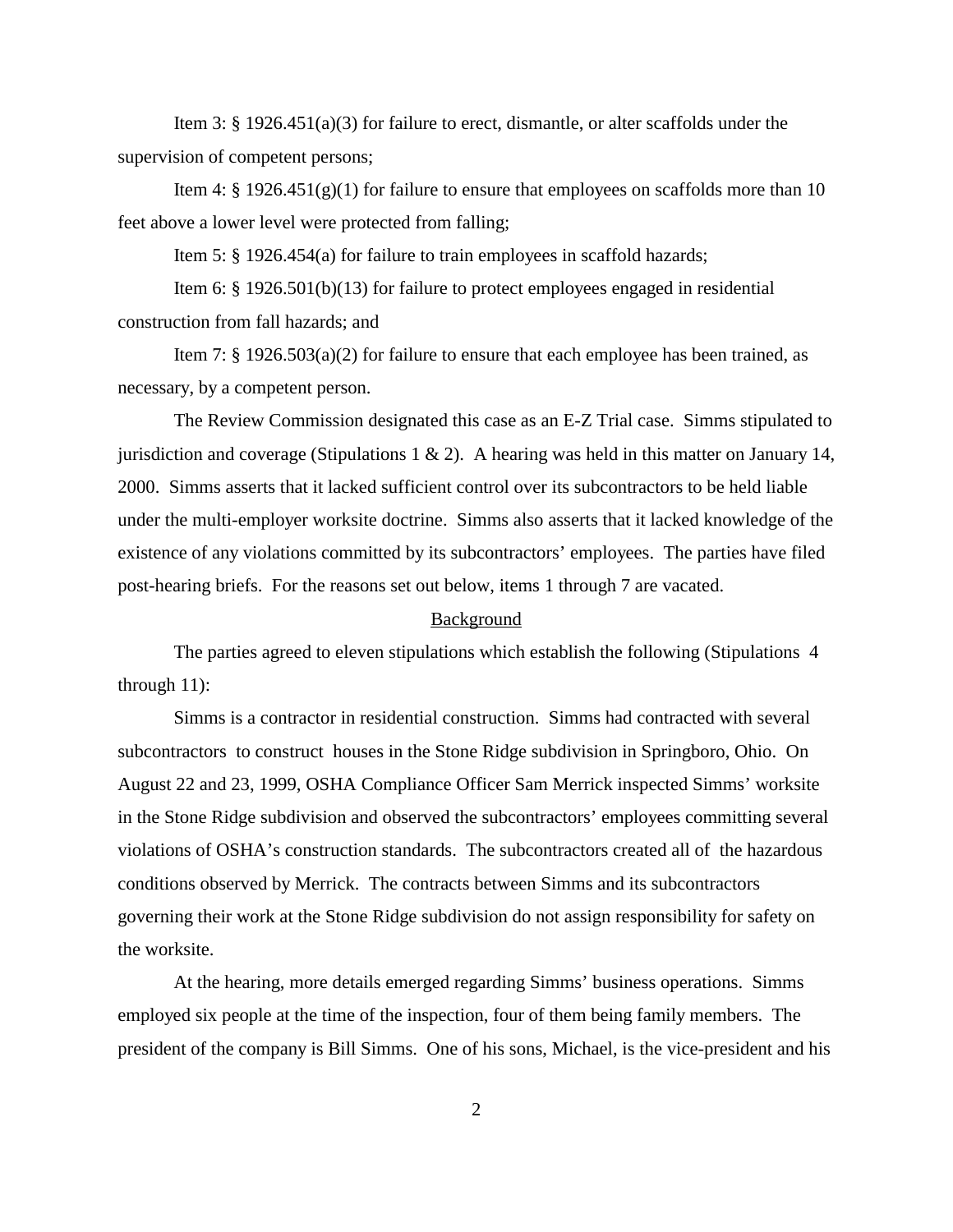other son, Alex, visits jobsites when called by the subcontractors. Bill Simms' wife Elizabeth helps with the paperwork. An "office lady" helps with the payroll and office duties. Another employee, no longer with the company at the time of the hearing, "answered phones and kind of ran errands and stuff" for Simms (Tr. 81-82). None of Simms' employees engage in any of the construction work or perform any labor on the construction site (Tr. 106).

Simms builds custom homes, generally completing fifteen to twenty homes a year (Tr. 79, 83). In most instances, the customer has his or her own lot and blueprints with design specifications already complete. Occasionally, Simms will arrange for the customer to meet with an architect to design the house (Tr. 79-80).

Simms contacts the needed subcontractors, who submit bids for the project. It selects the subcontractors based on availability and price (Tr. 84, 87). Simms applies for the initial building permit. The subcontractors obtain all further permits required throughout the construction of the house. Simms supplies the materials needed for the construction of the house (Tr. 87).

On August 23, 1999, Compliance Officer Merrick was driving on Route 73 when he noticed a residential house under construction. Merrick observed a man working on the roof who was not using fall protection. He initiated an inspection during which he discovered that the man on the roof was an employee of  $D \& R$  Construction, the exterior work subcontractor contracted by Simms for that house (Tr. 11-12). During his inspection, the compliance officer noticed another Simms house under construction nearby. Sam Rosengarten Construction was the subcontractor working on that house. Merrick observed Rosengarten's employees committing several violations of OSHA's scaffolding standards (Tr. 16).

Merrick contacted Simms by telephone that day and arranged to meet with the contractor. On August 24, 1999, Merrick met with Bill and Alex Simms in the Stone Ridge subdivision. During the meeting, Merrick observed a third Simms home under construction. He and Alex Simms drove over to the house and met with David Wise, of David Wise Construction, who was the subcontractor for that house. Merrick observed Wise's employees committing violations of several safety standards (Tr. 24-30).

3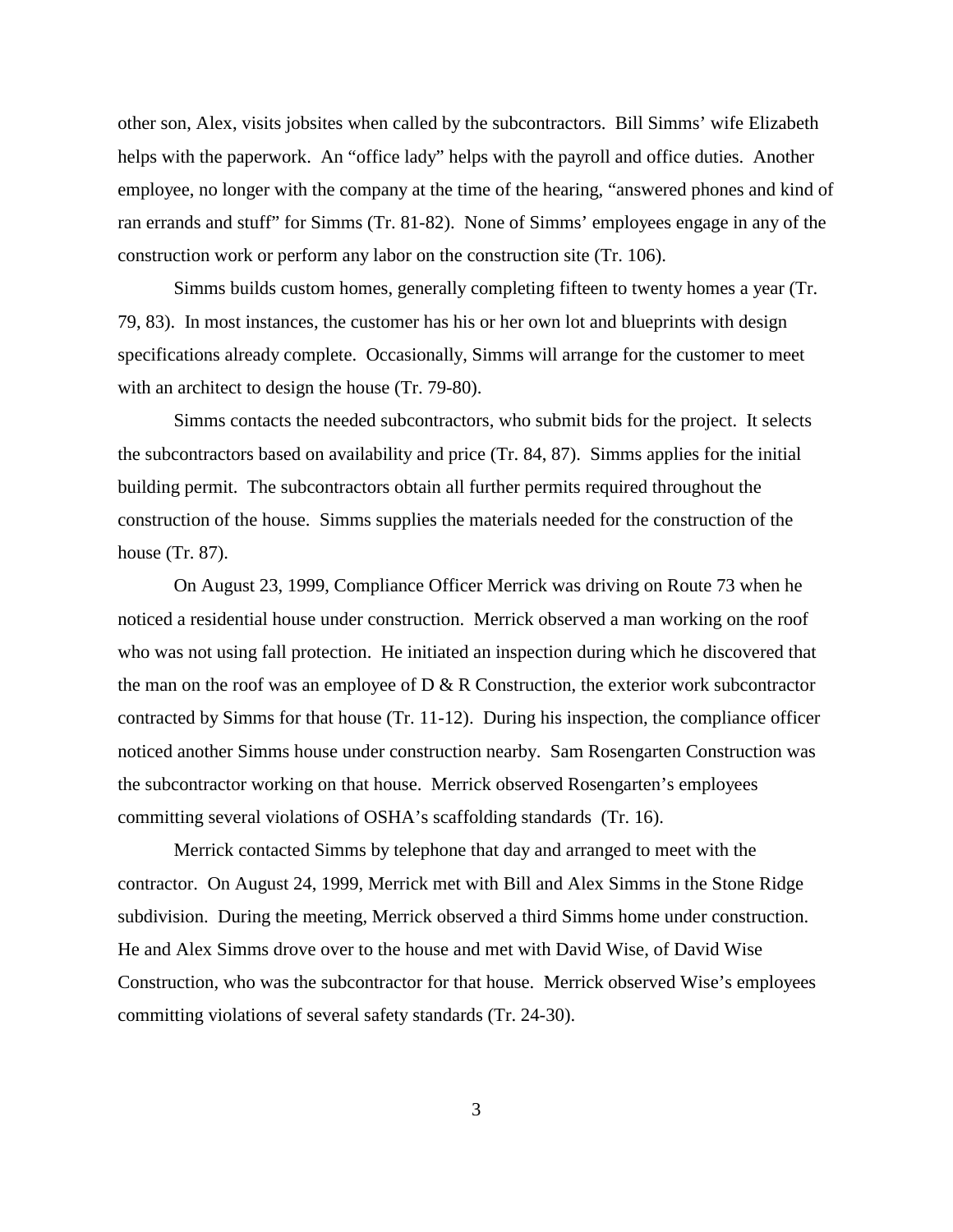As a result of Merrick's inspection, the Secretary issued the instant citation. The Secretary also issued citations to each of the three subcontractors encountered by Merrick during his inspection of the homes being built by Simms (Tr. 68).

## The Citation

The Secretary has the burden of proving her case by a preponderance of the evidence.

In order to establish a violation of an occupational safety or health standard, the Secretary has the burden of proving: (a) the applicability of the cited standard, (b) the employer's noncompliance with the standard's terms, (c) employee access to the violative conditions, and (d) the employer's actual or constructive knowledge of the violation (*i.e.,* the employer either knew or, with the exercise of reasonable diligence could have known, of the violative conditions).

## *Atlantic Battery Co.,* 16 BNA OSHC 2131, 2138 (No. 90-1747, 1994).

In order to establish that a violation is "serious" under  $\S17(k)$  of the Act, the Secretary must establish that there is a substantial probability of death or serious physical harm that could result from the cited condition. In determining substantial probability, the Secretary must show that an accident is possible and the result of the accident would likely be death or serious physical harm. The likelihood of the accident is not an issue. *Spancrete Northeast, Inc.,* 15 BNA OSHC 1020, 1024 (No. 86-521, 1991).

Simms concedes that the cited standards apply to the cited conditions and that its subcontractors committed the violations as alleged by Merrick (Stipulations  $9 < 11$ ). Simms argues that it lacked the requisite supervisory authority over its subcontractors to render it liable under the multi-employer worksite doctrine. The Secretary counters that Simms had the requisite supervisory authority over its subcontractors; Simms merely chose not to exercise its authority.

#### Multi-Employer Worksite Doctrine

The Review Commission first articulated the multi-employer worksite doctrine in the companion cases of *Anning-Johnson Co.,* 4 BNA OSHC 1193 (No. 3694 & 4409, 1976), and *Grossman Steel & Aluminum Corp.,* 4 BNA OSHC 1185 (No. 1275, 1976). In *Grossman Steel,* the Commission stated (4 BNA OSHC at 1188):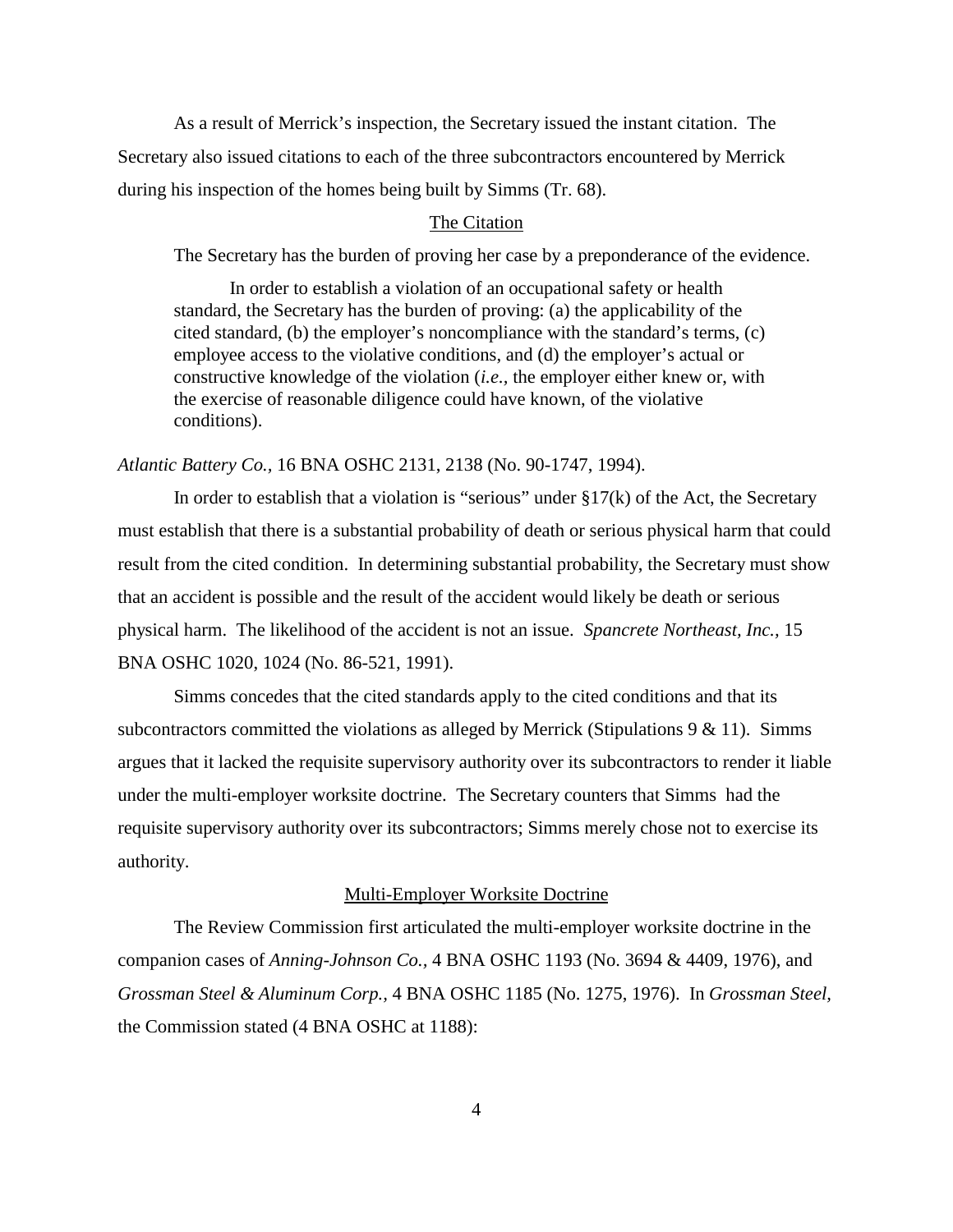The general contractor is well situated to obtain abatement of hazards, either through its own resources or through its supervisory role with respect to other contractors. . . . Thus, we will hold the general contractors responsible for violations it could reasonably have been expected to prevent or abate by reason of its supervisory capacity.

Simms correctly observes in its post-hearing brief that "the application of the multi-employer worksite doctrine is still evolving" (Simms' Brief, p. 8). A jurisdictional split exists with regard to the application of the multi-employer worksite doctrine. *See IBP, Inc. v. Herman,* 144 F. 3d 861, 866, fn. 3 (D. C. Cir. 1998).

The Sixth Circuit Court of Appeals, within whose jurisdiction this case arises, held in *R.. P. Carbone v. OSHRC,* 166 F. 3d 815, 818 (6th Cir. 1998):

There is a presumption that a general contractor has sufficient control over its subcontractors to require them to comply with safety standards. *Secretary of Labor v. Gil Haugan,* 1979 WL 8537, \*2 (O.S.H.R.C.). Thus, a general contractor is liable for violations it should reasonably have detected and abated, even when its own workers were not exposed to the violations. *Secretary of Labor v. Knutson Construction Co.,* 1976 WL 61722, \*3 (O.S.H.R.C.).

The Review Commission addressed the issue of "sufficient control" in *Fleming Construction Inc.,* 18 BNA OSHC 1708 (No. 91-0017, 1999).<sup>1</sup> In *Fleming*, the Review Commission decided that a construction manager for a building construction project was not liable for OSHA violations committed by employees of the project's steel erection subcontractor. The Commission held that Fleming was not engaged in construction work within the meaning of § 1910.12. After determining that Fleming had overall contractual authority for all aspects of the project management, the Review Commission found that Fleming lacked authority to specifically direct or control the actual performance of the construction work.

The Review Commission stated (*Fleming,* 18 BNA OSHC at 1712-1713):

We agree with Fleming that its contractual authority lacks those indicia of direction or control on which the Commission has relied in those cases in which

<sup>&</sup>lt;sup>1</sup> Fleming does not directly address the multi-employer worksite doctrine, but its discussion of contractor liability resulting from supervisory authority over the worksite is relevant to the application of that doctrine.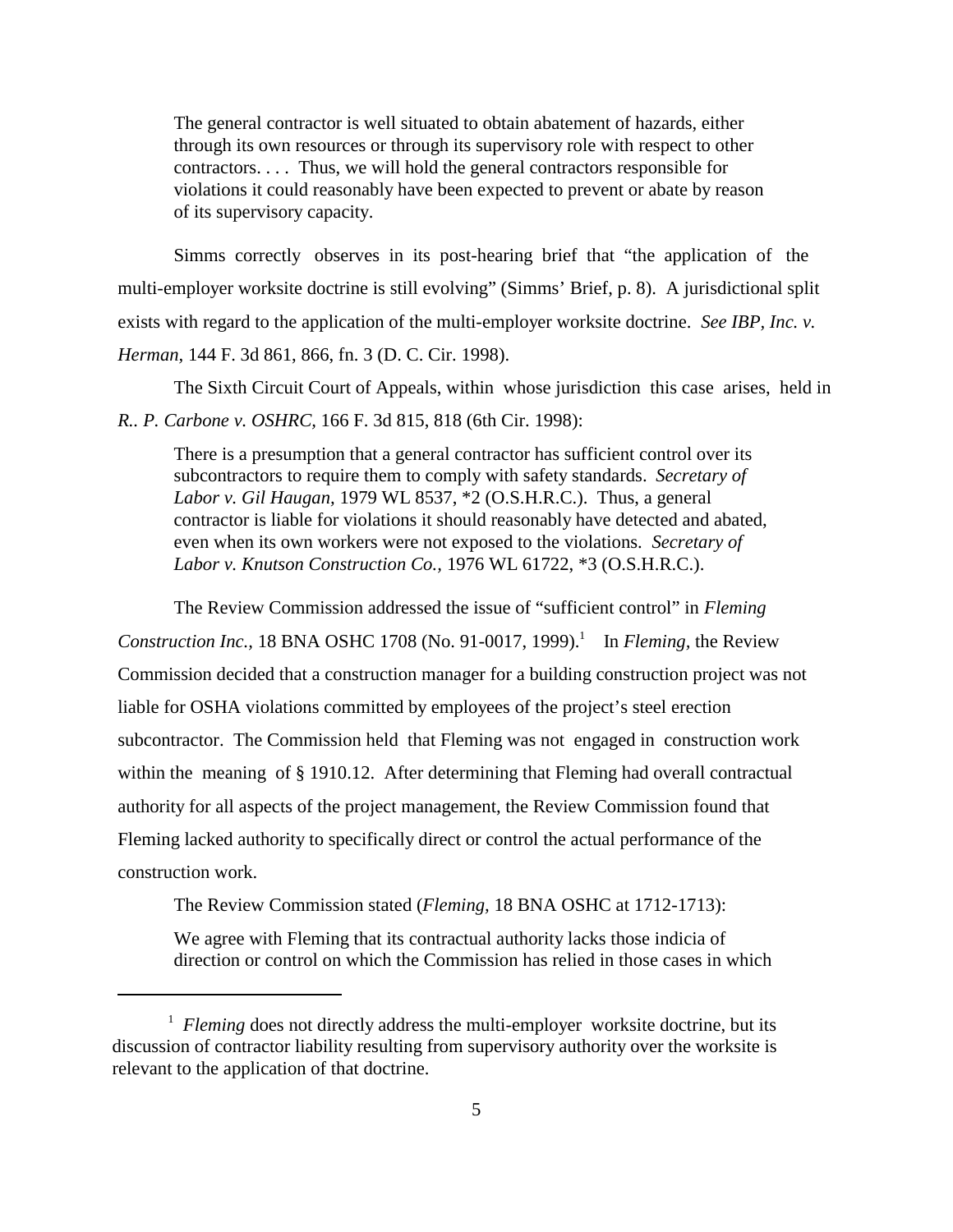the Commission has found the construction standards applicable . . . . [T]here is no evidence that Fleming would prescribe safety measures for the worksite or examine safety programs for either content or substantive adequacy in the course of performing its contractual obligations to inspect the work and to "coordinate" the safety programs of the trade contractors . . . . Moreover, Fleming was not empowered to compel compliance by contractors even in those areas for which it had contractual responsibility.

The record establishes that Simms, like Fleming, lacked "those indicia of direction or control" that would demonstrate Simms had supervisory authority over the construction of the houses. It is helpful to analyze the record within the guidelines set out in an OSHA Directive, CPL 2-0.124 ("Multi-Employer Citation Policy"), issued by the Secretary on December 12, 1999. While OSHA CPLs and other directives are not binding on the Commission, the Commission has looked to them in the past as aids in interpreting standards. *Drexel Chemical Company,* 17 BNA OSHC 1908, 1910, fn. 3 (No. 94-1460, 1997). It is noted that the Secretary issued CPL 2-0.124 after she issued the citation to Simms in September 1999. The CPL is used here only because it provides a useful framework within which to examine the extent of Simms' authority on the Stone Ridge subdivision worksites.

The CPL sets out a two-step process to determine whether an employer should be cited under the multi-employer worksite policy. The first step is to determine whether the employer in question was a creating, exposing, correcting, or controlling employer. Only if the employer falls into one of these categories can it be cited under the policy. Step two is to determine whether the employer met its obligations with respect to OSHA requirements. CPL 2-0.124,  $\P$ X.A.1 and 2.

The Secretary has stipulated that Simms was not a creating or exposing employer. Although the Secretary contends that Simms had the authority to correct hazards on the worksites, Simms does not fit the definition of a correcting employer within the meaning of the CPL. Paragraph X.D.1 of the CPL defines "correcting employer" as:

An employer who is engaged in a common undertaking, on the same worksite, as the exposing employer and is responsible for correcting a hazard. This usually occurs where an employer is given the responsibility of installing and/or maintaining particular safety/health equipment or devices.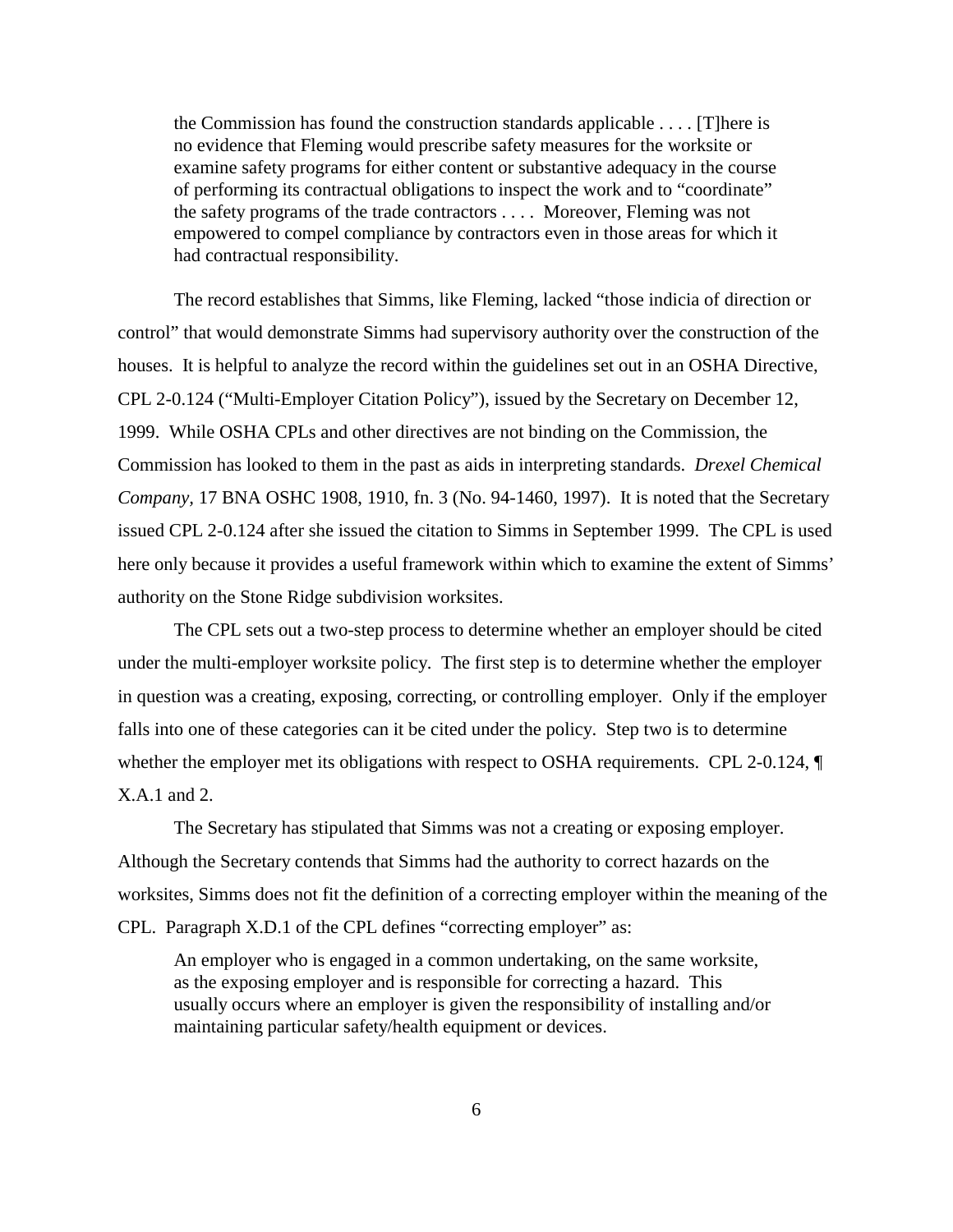Simms did not install or maintain any safety or health equipment or devices, nor perform any other physical labor on the worksites.

The CPL lists four types of control that result in a controlling employer categorization: (a) control established by contract, (b) control established by a combination of other contract rights, (c) architects and engineers, and (d) control without explicit contractual authority. CPL 2-0.123, ¶ X.E.5.a-d. Simms did not exercise any of these types of control.

## Control Established by Contract

The CPL provides (Paragraph X.E.5.a, *emphasis in original*):

In this case, **the Employer Has a Specific Contract Right to Control Safety:** To be a controlling employer, the employer must itself be able to prevent or correct a violation or to require another employer to prevent or correct the violation. One source of this ability is explicit contract authority. This can take the form of a specific contract right to require another employer to adhere to safety and health requirements and to correct violations the controlling employer discovers.

The Secretary stipulated that Simms had no specific contract rights to control safety

#### (Stipulation #10).

Control Established by a Combination of Other Contract Rights

Paragraph X.E.5.b of the CPL provides:

Where there is no explicit contract provision granting the right to control safety, or where the contract says the employer does not have such a right, an employer may still be a controlling employer. The ability of an employer to control safety in this circumstance can result from a combination of contractual rights that, together, give it broad responsibility at the site involving almost all aspects of the job. Its responsibility is broad enough so that its contractual authority necessarily involves safety. The authority to resolve disputes between subcontractors, set schedules and determine construction sequencing are particularly significant because they are likely to affect safety.

Simms' contracts with its subcontractors do not give Simms broad responsibility over the residential sites. When Simms accepts a subcontractor's bid for a project, the bid form is accepted as the contract to do the work. Nothing in the contracts addresses dispute resolution, schedules, or construction sequencing (Exhs. R-2 and R-3). Michael Simms testified that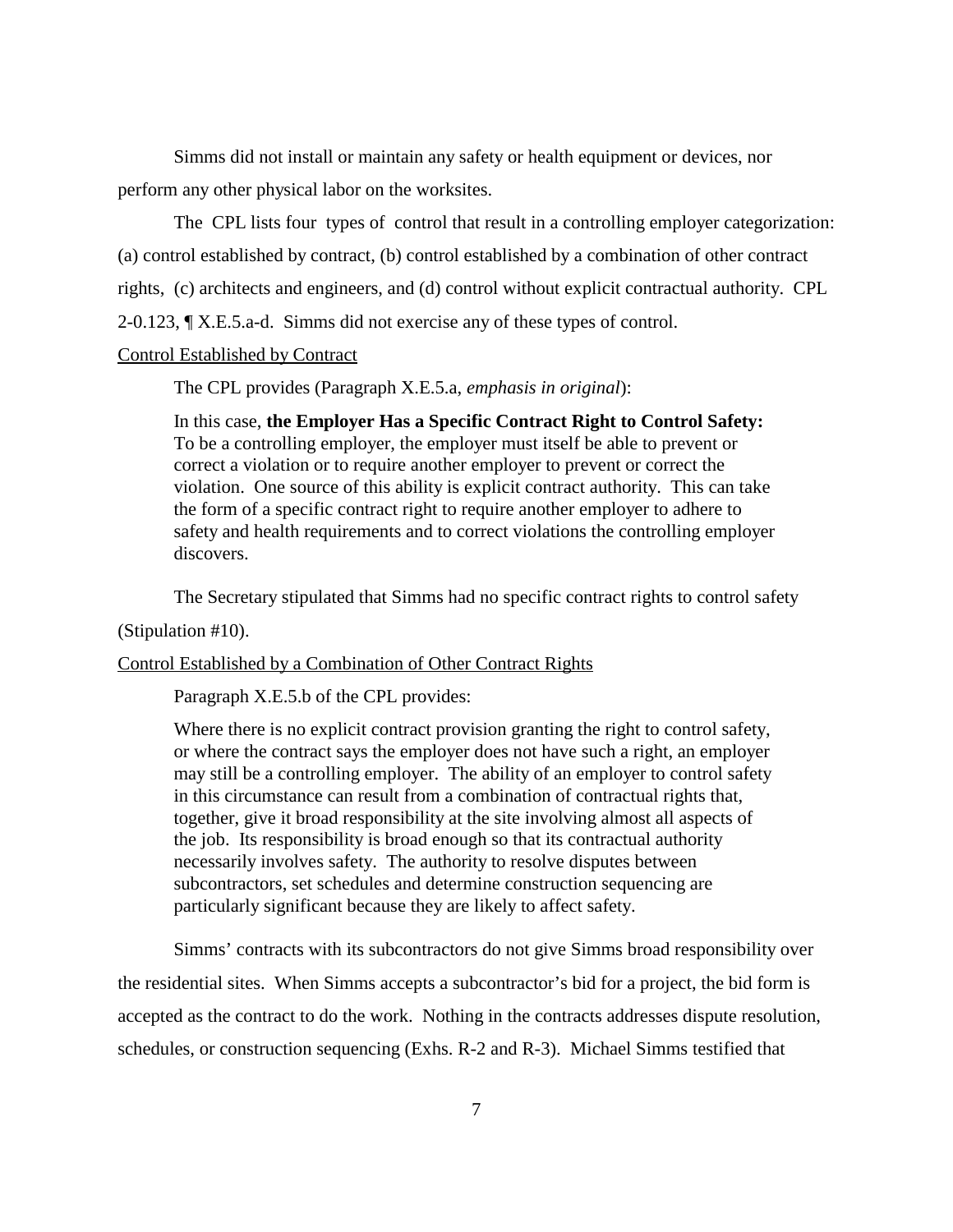Simms does not set a deadline for completion of the work "[b]ecause we don't have control over our subcontractors to give any kind of time frame on completing the house . . . ." (Tr. 80).

The CPL gives examples of different situations in illustration of its guidelines.

Example 10 states (Paragraph X.E.5.b(2)):

Employer ML's contractual authority is limited to reporting on subcontractor's contract compliance to owner/developer O and making contract payments. Although it reports on the extent to which the subcontractors are complying with safety and health infractions to O, ML does not exercise any control over safety at the site.

**Analysis: Step 1:** ML is not a controlling employer because these contractual rights are insufficient to confer control over the subcontractors and ML did not exercise control over safety. Reporting safety and health infractions to another entity does not, by itself (or in combination with these very limited contract rights) constitute an exercise of control over safety.

Simms makes "progress reports," which Michael Simms described as his father or his brother going to a worksite in response to a telephone call from a subcontractor for a specific purpose (Tr. 82). When a subcontractor finishes its work on a project, Simms submits a draw request to the financial institution handling the homeowner's loan. The financial institution sends out an inspector to look at the subcontractor's work, and the homeowner must sign an affidavit stating that the work is complete (Tr. 108). Simms makes no safety inspections and does not report on safety compliance to any other entity.

Simms' contractual authority is not broad enough to encompass worksite safety. The company's contract rights are limited and do not include aspects of the worksite likely to affect safety.

## Architects and Engineers

Paragraph. X.E.5.c provides:

Architects, engineers, and other entities are controlling employers only if the breadth of their involvement in a construction project is sufficient to bring them within the parameters discussed above [in the section regarding control established by a combination of other contract rights].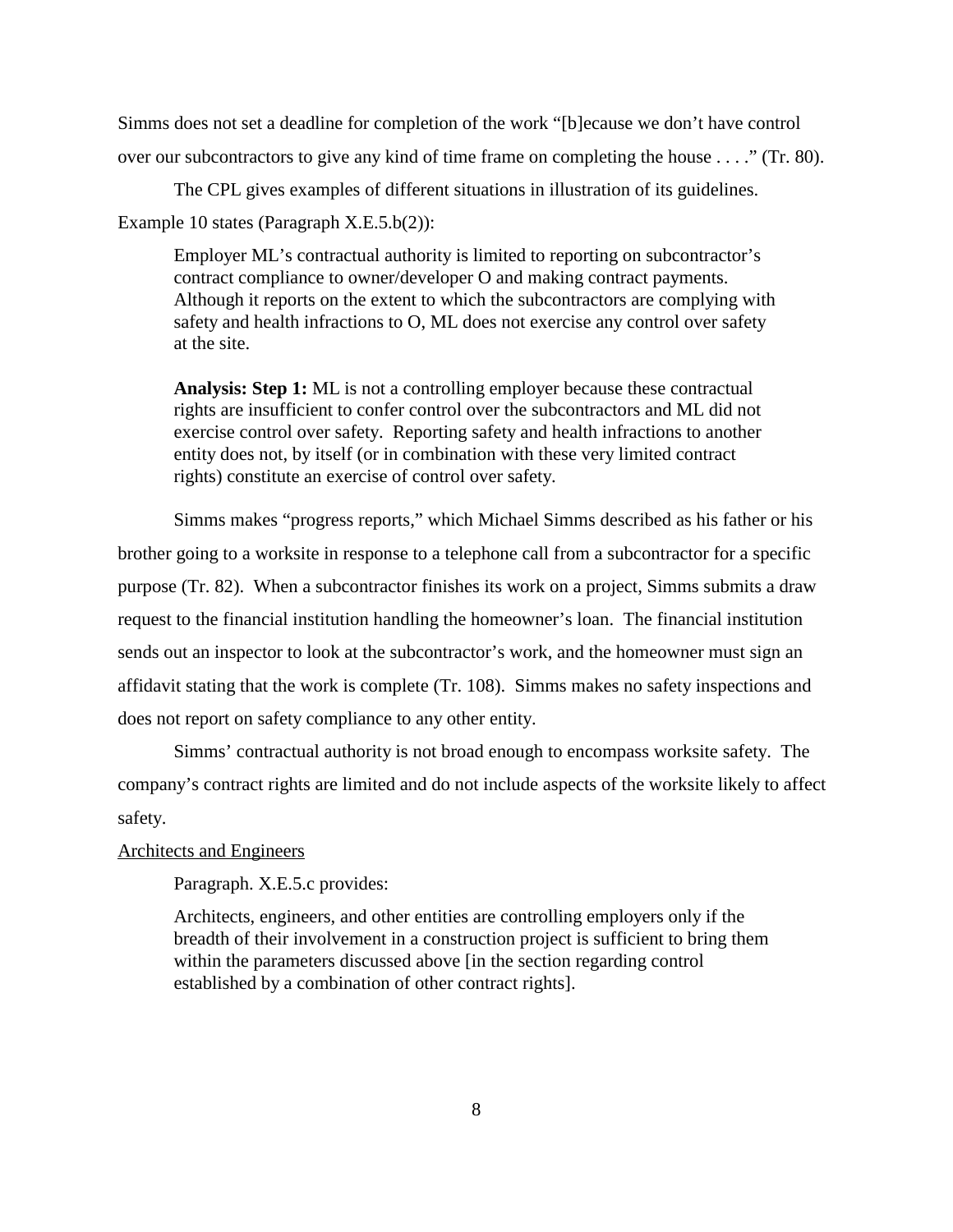This section is essentially the same as the previous section, addressing control established by a combination of other contract rights, applied to architects and engineers. As discussed in the previous section, Simms lacks the breadth of involvement in its projects sufficient to categorize it as a controlling employer.

## Control Without Explicit Contractual Authority

The final type of control considered by the CPL is that exercised without explicit contractual authority (Paragraph X.E.5.d):

Even where an employer has no explicit contract rights with respect to safety, an employer can still be a controlling employer if, in actual practice, it exercises broad control over subcontractors at the site[.]

The record establishes that Simms exercises limited control over its subcontractors. Subcontractors sometimes contract the work to another subcontractor without Simms' knowledge or approval (Tr. 100). Simms does not perform random inspections of its worksites and only appears at a worksite when summoned by a subcontractor. Simms has no knowledge as to which subcontractor will be on a site on any given day, or what the subcontractor will be doing (Tr. 103). Once Simms arranges for the subcontractors to build a house, its role is limited to responding to subcontractors' specific questions and submitting draw requests. When at a worksite, Simms does not check to see that the work is consistent with the design specifications (Tr. 118). Simms' approval is not required for a subcontractor to receive payment (Tr. 119-120).

Simms generally visits its worksites once or twice a week (Tr. 117). It is not a continual, or even a daily, presence on its sites, and its visits are never related to safety. Simms does not coordinate the sequencing or the progress of the work. No supervisory relationship exists between Simms and the subcontractors. Given its limited role at its worksites, Simms could not have reasonably detected and abated safety violations. Simms has rebutted the presumption that it had sufficient control over its subcontractors to require them to comply with OSHA safety standards.

The Secretary has failed to establish that Simms was liable for the safety violations committed by its subcontractors under the multi-employer worksite doctrine. All items of the

9